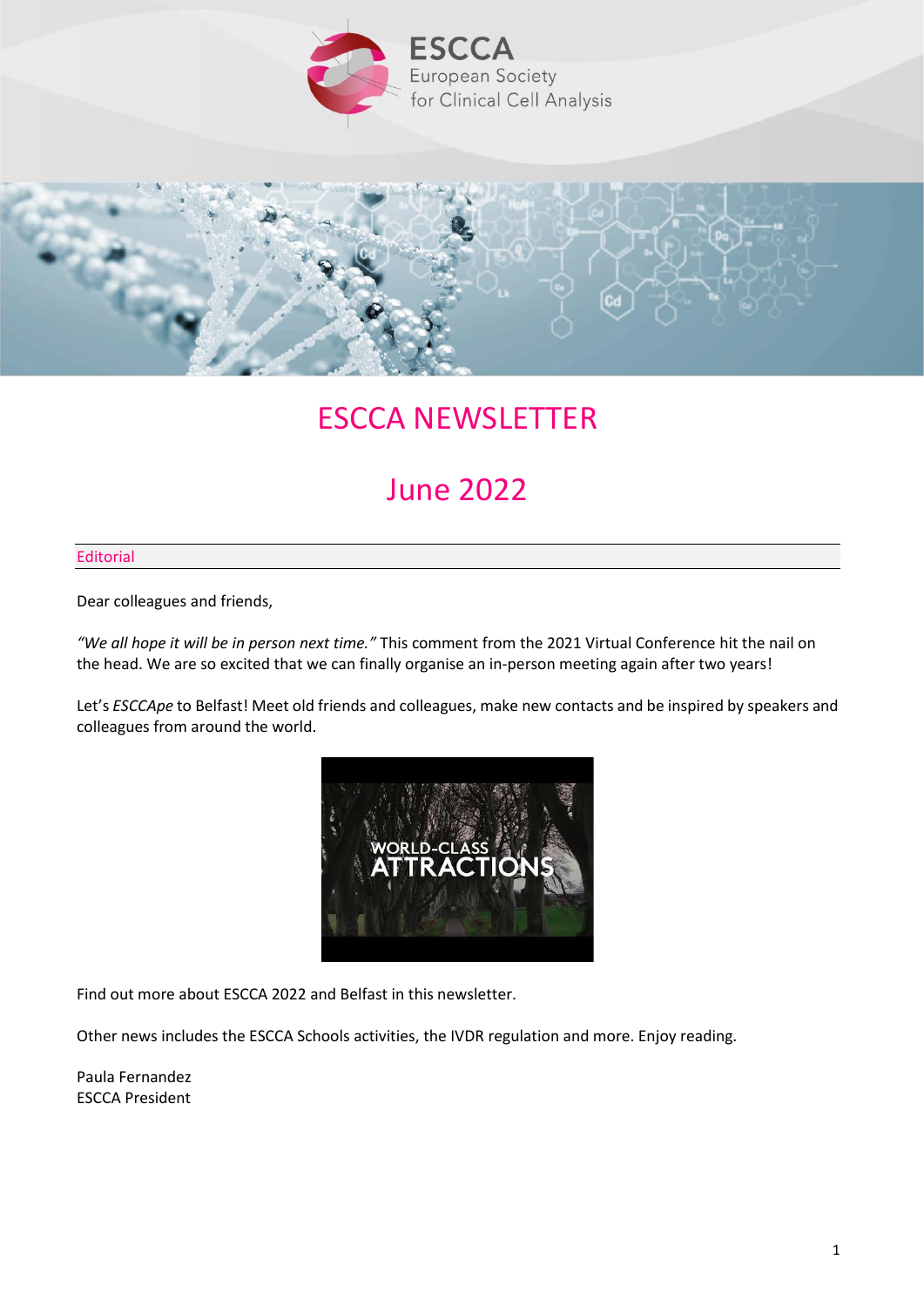

### Programme

We did our best to compose an interesting programme for you, designed to provide you with many high quality presentations that will no doubt stimulate intellectual discussions. Renowned international keynote speakers have agreed to share their knowledge with you during plenary keynote sessions and interactive case presentation sessions: Nina Babel (Berlin), Kimberly Gilmore (London), Dario Campana (Singapore), Hyun-Dong Chang (Berlin), and Andrew Filby (Newcastle). Last but not least Paul Robinson will honour the late Howard Shapiro in his memorial lecture *No people like flow people*.

We have put together 3 parallel educational tracks - for you to compose your personal programme in the congress app: Advances in haemato-oncological diseases, Fundamentals in Clinical Flow and Antigen specific immunology in disease.

Finally, we have no less than 5 pre-conference training courses on Wednesday morning 21 September. Do register early - there are only 20 places available per course! For the descriptions and programmes, [click here.](https://www.escca.eu/programme/programme)

# Registration & Call for abstracts

Registration and abstract submission are open. The Scientific Committee welcomes the submission of abstracts for original research papers for oral or posters presentation during the Conference. The top 8 oral abstracts will be presented in two plenary sessions, one presenter will be selected for the ESCCA Best Oral Abstract Award. The best poster will be awarded with the ESCCA Best Poster Award.

**Submit before the deadline of 30 June!** Only on-time abstracts will be considered for oral presentation.

<https://www.escca.eu/abstracts>

#### Key dates

| 30 June 2022      | Deadline for abstract submission                              |
|-------------------|---------------------------------------------------------------|
| 15 July 2022      | Notifications of acceptance                                   |
| 5 August 2022     | Early registration fee deadline                               |
| 15 September 2022 | Regular registration fee deadline; online registration closed |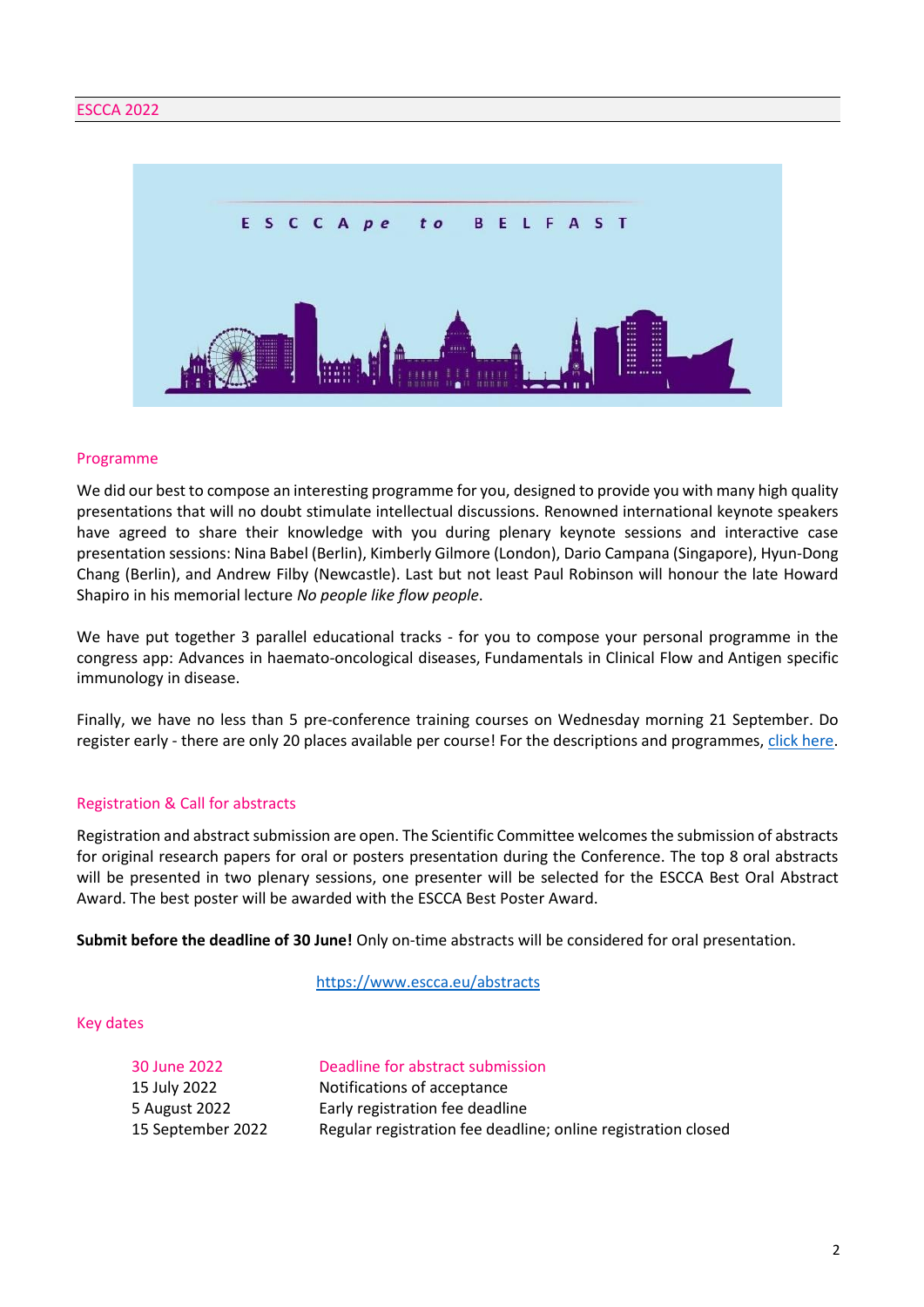# Social programme

There will be enough time for social mixing and mingling.



The **Welcome Reception** will take place in the impressive City Hall in the heart of the city. After the Reception explore what Belfast has to offer! The Cathedral Quarter is home to a bustling culture and arts scene, cosy pubs, underground music venues and a host of contemporary restaurants to suit all tastes.



*We thank Belfast City Council for their kind generosity for the use of City Hall*



The Conference Dinner will be held in **Titanic Belfast**, the very place where Titanic was designed, built and launched. This impressive museum tells the story of Titanic from her conception, through her construction and launch, to her maiden voyage and subsequent place in history. A must visit if you have the chance during your stay in Belfast. Join us there to enjoy a nice three-course dinner, music and dance, and above all the company of your friends and colleagues.

# <https://www.escca.eu/escca2022>

# 9<sup>th</sup> Prague International School

The 9th edition of the Prague school on flow cytometry will be held virtually, from 24-27 October 2022.

Last year this highly rated course was attended by 49 participants from 24 countries from Europe, Africa, Asia, North and South America.

The interactive programme on advanced applications in hematology-oncology and immunology will feature, amongst others,

- State of the art Panel designs, Analysis strategies and Interpretation following ESCCA, ICCS, ELN, ERIC and EuroFlow Guidelines
- Guidelines for validation and ISO 15189 accreditation
- Training for ESCCA certification for cytometry operators and cytometry specialists
- Special guest speaker: Sindhu Cherian Past president of ICCS.

Get 1 year free participation in the ESCCA Interlaboratory Comparison Programme.

# **Extended registration deadline: 30 July 2022.**

# **All interested clinical cytometrists from Ukraine are welcome to attend the course as our guests, free of charge!**

For more information, visit the Meetings page<https://www.escca.eu/meetings>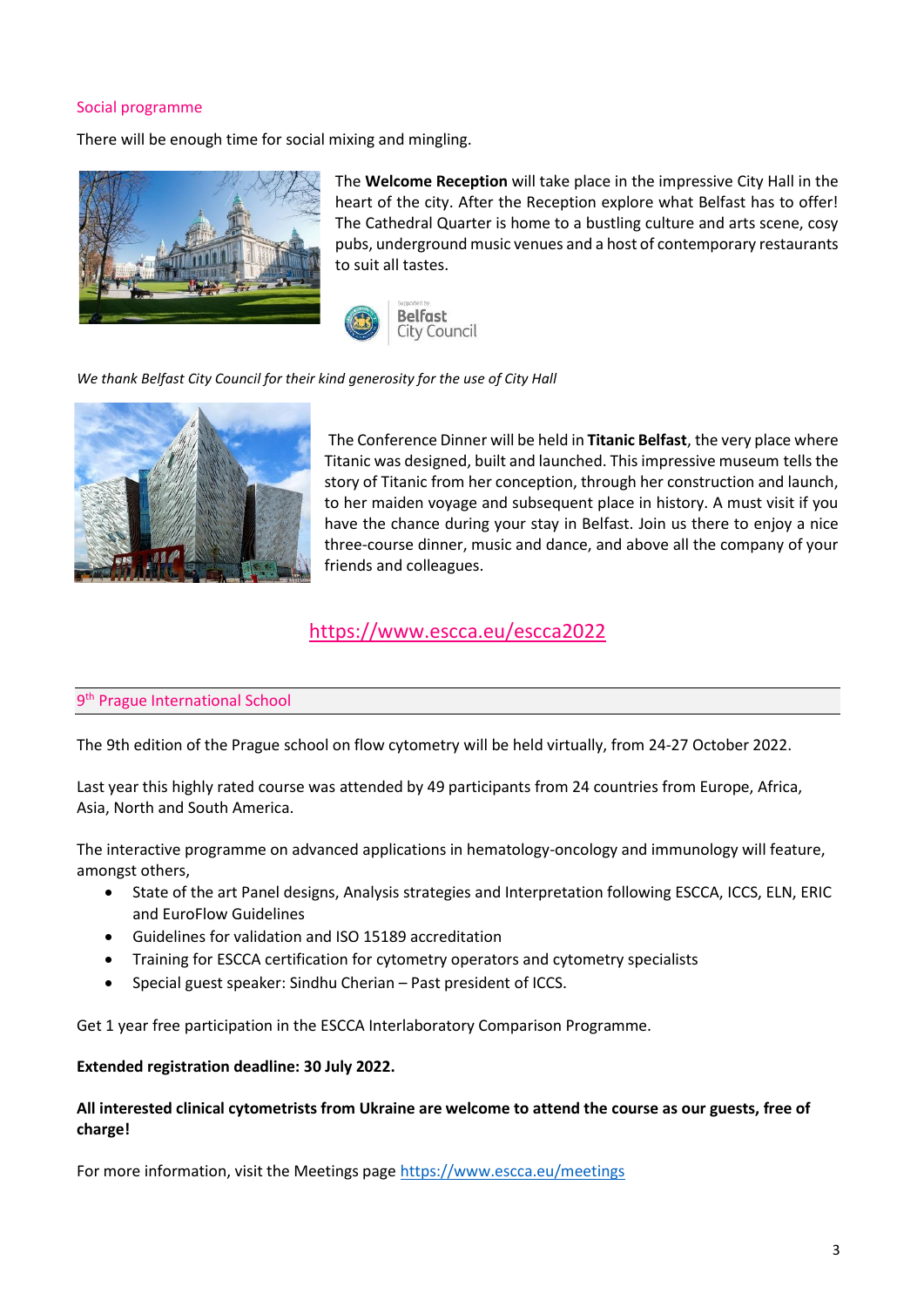### ESCCA Certification Exams

ESCCA is aware of the technical complexity and constant evolution of cytometry instrumentation and its applications that require continuous training and education. We also aim to help ESCCA members, and especially the young scientists, to attain excellence in their work in cytometry. In order to attest the level of excellence of cytometrists the ESCCA Education and Accreditation Committee has created the European Cytometry Certificate.

Since it's implementation in 2018, 25 candidates have passed the exam succesfully. The Corona pandemic made it clear that a virtual version of the exam was needed. The work for the development of the 1st level online exam has nearly completed.

We'll update you as soon as you can register for the online exam!

#### New IVDR Regulations

# **New European Union** *In Vitro* **Diagnostics Regulations (EU IVDR)**

Many of our members have asked questions around working under the planned new EU IVDR. The time-line for these regulations to come into play has changed, creating extended valuable time to prepare for them.

We recognise the importance of working together with industry to support development of high quality CE-IVD assays suitable for use in routine laboratories.

Additionally, we acknowledge that it is necessary that our flow laboratories can continue to provide in-house developed assays as part of our service: we work in a constantly evolving field, and thus require the capacity to provide cutting edge service to our users.

Application of in-house assays requires robust validation procedures and compliance with ISO-15189:2012 accreditation.

Therefore, we have a pre-course on assay validation at this year's ESCCA conference. We also have a full session on assay validation during the conference.

Would you be keen to participate in a working group on how to meet some of the less straight-forward aspects of the ISO15189 standards? We will send out a survey monkey shortly, and this will give you the opportunity to let us know if you would like us to provide guidance around ISO15189 for flow labs and if so, if you have any specific areas of the standards you are interested in. So please look out for this Survey Monkey and stay in touch with us!

#### Follow ESCCA!

We have added Instagram! Do you already follow us via the other channels?